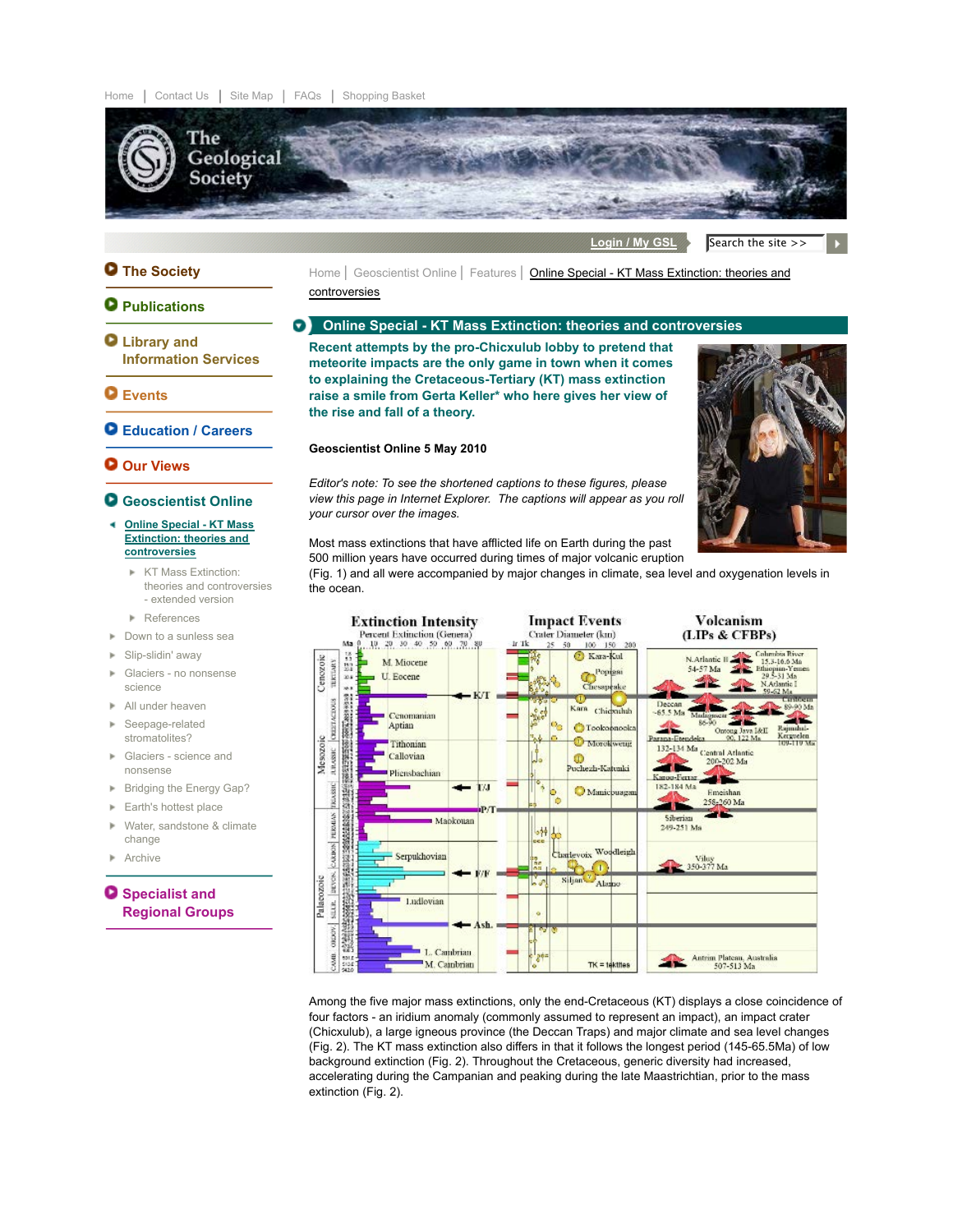

Volcanologists and palaeontologists have long sought to explain extinctions by SO $_2^{}$ /acid rain

poisoning by continental flood basalt provinces (CFBPs) and large igneous provinces (LIPs), and eutrophication - exacerbated by climate change. Large impacts would create similar effects, and although hybrid hypotheses have tried to link all three together, the Deccan eruptions are not linked to the Chicxulub impact. Moreover, in 2003 Ivanov and Melosh concluded that large impacts could not initiate LIP eruptions.

Since 1980, a meteorite impact as the cause for the KT mass extinction has become the most popular idea - but neither the impact nor volcanism hypothesis has ever been entirely convincing on its own. Critical aspects of the record (selective nature, variable rates, gradual or stepwise extinctions, timing) could not be perfectly reconciled with either.

A most vexing problem has been correlating the KT mass extinction with either potential cause. Mass extinction, impact and volcanism markers are never observed in the same sequences for any of a number of reasons - an incomplete record, non-preservation of one or other signal, or because the events were not coeval. Frequently, correspondence between impact and mass extinction must be inferred from correlations lacking necessary resolution; or by radiometric dating with large (1%) error bars; or merely on an assumption that the mass extinction must have been caused by an impact, and that this impact must have been Chicxulub.

# **Impact controversy**

Within a short time of the discovery of the famous iridium anomaly at the KT boundary at Gubbio, Italy, the controversy resolved itself into two contrasting schools. One held that the KT events reflected the catastrophic effects of a large (10km) bolide colliding with the Earth. The other held that the KT extinction was the culmination of long-term changes in the Earth's biota, accelerated by a bolide impact.

In a 1994 field guide to the crucial localities in Mexico I expressed the hope that "some issues of basic geology might be resolved by discussions on the outcrops and that an interdisciplinary approach might be taken towards some of the contentious issues of their interpretations." Unfortunately, that did not happen. Instead, interpretations of the KT age of the Chicxulub impact, of Chicxulub as the single cause for the KT mass extinction, and the tsunami scenario to explain any discrepancies, became dogma. Yet ugly little facts kept surfacing, and now taken together those ugly little facts call for a (long overdue) re-evaluation of the KT impact-kill hypothesis, and a re-examination of Deccan volcanism as a potential cause.

# **A quick guide to some of the most persistent arguments of the Chicxulub-**

- Whether a sandstone complex between the spherule layer and the KT boundary represents tsunami deposition, or submarine channel infill by current transport, gravity flows and slumps associated with slope conditions and a sea-level fall.
- Whether the stratigraphically oldest spherule layer discovered in upper Maastrichtian sediments in NE Mexico and Texas is due to slumps, or represents the time of the impact (about 300ky prior to the mass extinction).
- Whether the impact breccia in Chicxulub crater core Yaxcopoil-1 marks the KT boundary, and therefore sediments up to the KT should be interpreted as backwash and crater infill, or whether evidence of normal sedimentation, repeated glauconite deposition followed by characteristic KT criteria well above the impact breccia, indicate a pre-KT age for the Chicxulub impact breccia.
- Whether the Chicxulub impact caused the KT extinction, or caused neither the extinction nor any significant environmental effects.
- Whether the KT boundary should be re-defined solely on the mass extinction and the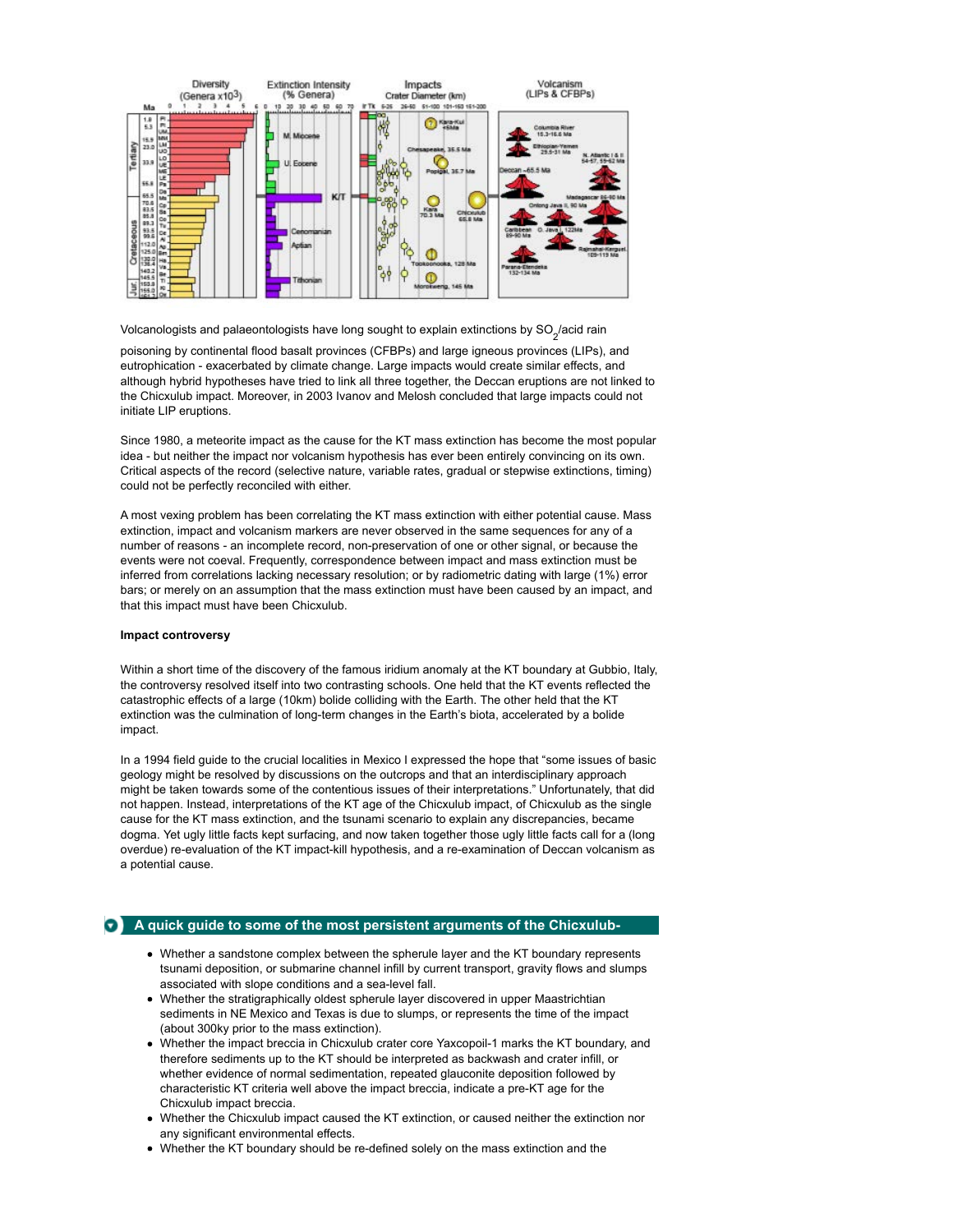presence of any impact evidence (Ir anomaly, impact spherule ejecta, impact breccia) rather than the standard global KT-defining criteria that include the mass extinction of planktic foraminifera, first appearances of Danian species,  $\delta^{13}$ C shift and the coincident Ir anomaly.



### **Impact-kill**

The impact hypothesis evolved quickly into a virtually unassailable "truth" scepticism about which could be scornfully dismissed. "Everybody knows that an impact caused the mass extinction." "Palaeontologists can't accept that the mass extinction was instantaneous." "Palaeontologists are ... bad scientists ...like stamp collectors." "How could so many scientists be so wrong for so long?".

It all began with the discovery of a sharp peak of anomalous iridium concentration in a thin clay layer at the KT boundary near Gubbio, Italy, in 1979. Iridium occurs in concentrations in some meteorites and deep within the Earth where it is brought to the surface by volcanic eruptions. A volcanic Ir source, it was thought, could not have resulted in a sharply peaked concentration, whereas a meteorite crashing into Earth could leave this tell-tale anomaly in a single instant.

Today, this assumption is questioned, and new data suggest (see below) that the Deccan eruptions did in fact occur rapidly enough to deposit peak Ir anomalies. But back then, the coincidence of the anomaly and mass extinction of planktic foraminifera looked convincing. Although an impact theory had been proposed before, now for the first time actual supporting evidence existed, making it testable.

Although the idea attracted scientists from diverse fields, sadly this rarely resulted in integrated interdisciplinary studies. Increasingly, new findings were judged by how well they supported the hypothesis, rather than how well they tested it. An unhealthy "us vs. them" culture developed, and any who dared question the hypothesis were derided, dismissed or ignored.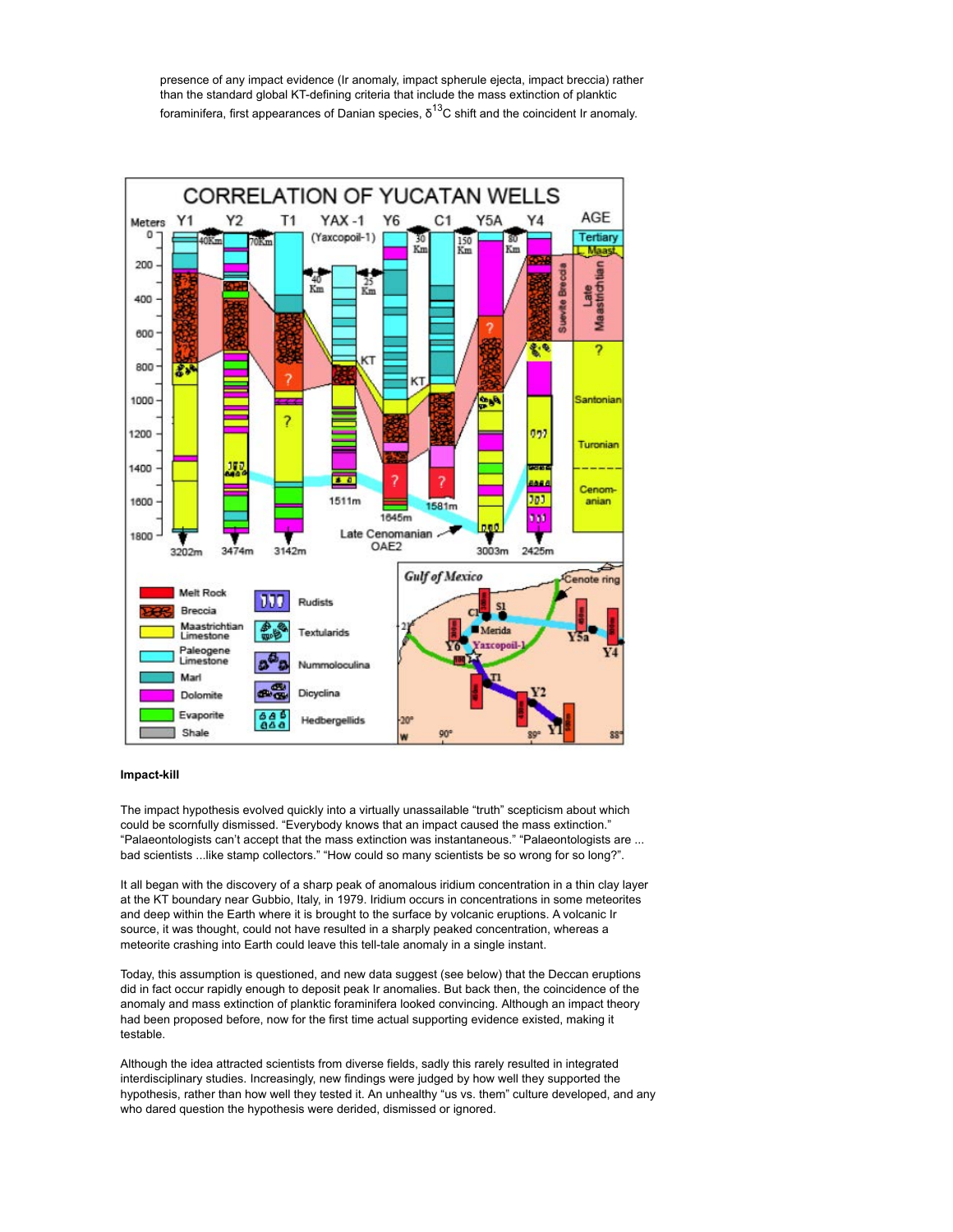Yet controversy persisted as more detailed investigations revealed the nature and timing of the mass extinction and its stratigraphic separation from the Chicxulub impact. Studying an instantaneous event in time required a new set of investigative tools and methods. Where formerly samples were taken at metre intervals, now it was by the centimetre - or even a few millimetres. The new toolkit was soon being applied elsewhere and led to advances and breakthroughs for all mass extinction events and major catastrophes. This unintended consequence has been a lasting achievement of the impact hypothesis.

# **The Smoking Gun?**

But where was the crater? After a 10-year search a circular magnetic and gravity anomaly on the north western margin of the Yucatan peninsula, Mexico was hailed as the "smoking gun" (Fig. 3). This had been first identified a decade earlier, but had evaded wider notice. Its diameter was first announced as 180-200km, then expanded to 300km and subsequently reduced to 150-170 km. It was linked to the KT boundary on evidence of shocked quartz and an Ir anomaly within the impact breccia (the latter never confirmed). Impact glass spherules from KT boundary sections in Haiti and NE Mexico, and melt rock from the crater breccia yielded <sup>40</sup>Ar/<sup>39</sup>Ar ages with reported error margins of ±200ky of the KT boundary, although the recognized error margin for 40Ar/39Ar ages today is 1%, or 600ky. But then, the case seemed sealed.



But one critical element was still missing – the age of the sediments overlying the impact breccia in wells taken by Mexico's oil company PEMEX from the Chicxulub crater. Without this, all that could be said with confidence was that the breccia had been deposited sometime within the rather large error margin of <sup>40</sup>Ar/<sup>39</sup>Ar ages spanning the KTB - insufficient to claim cause-and-effect. But in the exuberance of the time, this critical detail was considered inconsequential.

Only in the first announcement was it acknowledged that determining the precise age of Chicxulub was impossible from available data. Indeed, Lopez Ramos had previously determined a late Maastrichtian age for the limestone above the impact breccia in Chicxulub wells C1 and Y6 (Fig. 4). This was a problem. Alan Hildebrand sent a single sample from well Y6 N12 about 70m above the impact breccia to me, and I shared it with W Sliter for age determination. We both reported a late Paleocene (zone P3) age. This was erroneously taken to imply a KT age for the impact breccia, and that the earlier age-assignment was invalid. But Lopez Ramos' report could not be verified because no samples were available. Likewise, Hildebrand had no samples for the 70m between the impact breccia and sample Y6 N12.

It was rumoured that the PEMEX core store had burned down and all cores destroyed, except for the few analysed by the small group that announced the 'smoking gun studies'. When Chicxulub cores re-appeared, a biostratigraphic study of all existing PEMEX wells from the Chicxulub area revealed that at least 18m of undisturbed late Maastrichtian limestones overlay the impact breccia in wells Y6 and C1 (Fig. 4). The authors cautioned that it was impossible to substantiate Chicxulub as KT impact crater.

The warning went unheeded. Substantiating the KT age of Chicxulub now rested on the stratigraphic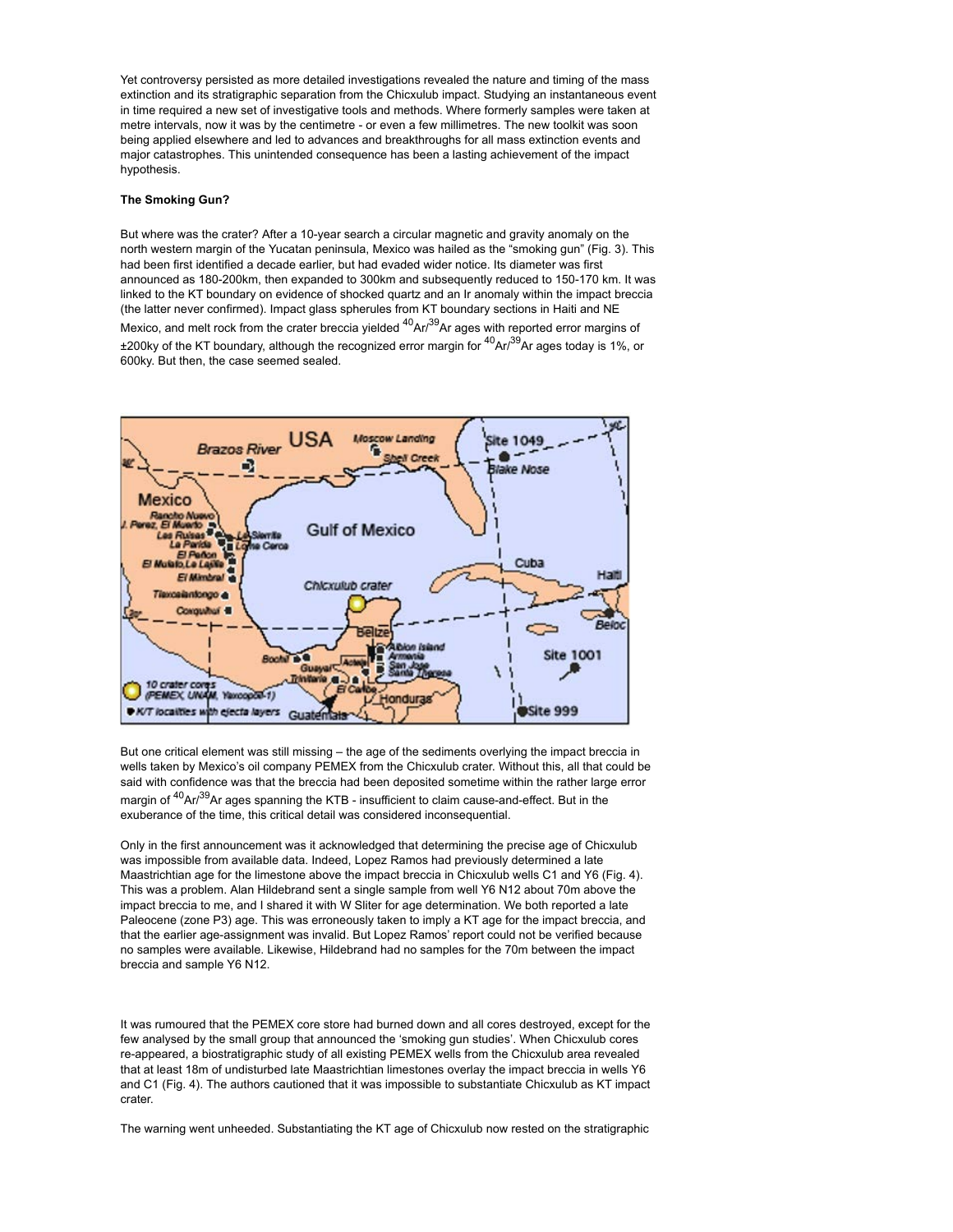position of the impact spherule layer in Haiti; though this proved difficult because impact spherules (and two PGE anomalies) are present in early Danian zone P1a sediments in Haiti. Similarly in southern Mexico, Belize and Guatemala, spherule-rich layers were reported from early Danian sediments overlying the KT unconformity. But in NE Mexico and Texas, impact spherules were first reported from late Maastrichtian sediments near the base of thick sandstone deposits that underlie the KTB.

Consequently, the KT boundary was now placed at the impact spherule layer – based on a blithe assumption that the Chicxulub impact had caused the mass extinction, and that the sandstone complex was the result of an impact-generated mega-tsunami event. Although widely accepted, this theory fuelled its own controversy.



#### **Impact-tsunami deposits?**

Inconclusive age control of the Chicxulub crater placed the burden of proof on sections with impact ejecta (e.g., iridium, impact glass spherules) surrounding the Gulf of Mexico and Caribbean (Fig. 5). But here too, there were problems from the very beginning. Impact glass spherules in NE Mexico first turned up in El Mimbral and subsequently at El Peñon. At both localities a 1m-thick glauconite and spherule unit containing a 20-25cm-thick sandy limestone was discovered at the base of a sandstone complex that infills submarine channels (Fig. 6). Above the sandstone complex, an Ir anomaly was detected at El Mimbral, coincident with the mass extinction of planktic foraminifera. If the Chicxulub impact caused the mass extinction and Ir anomaly, then the spherules should be stratigraphically nearby. Why the separation?

Assuming that spherules, Ir anomaly and mass extinction all originated in the same event, then the sandstone complex could be interpreted as impact-generated tsunami deposit. In this scenario, spherules rained from the sky minutes to hours after the impact and settled on the ocean floor (unit 1 of Fig. 6). Within hours, impact-generated tsunami waves caused tremendous destruction, margin collapse and slumps around the Gulf of Mexico depositing the massive sandstone (unit 2). Within a few days the waning waves of the tsunami deposited alternating sand, silt and shale layers (unit 3). At last the settling of fines and iridium marked the KTB and return to normal conditions. This interpretation had already been proposed for the sandstone complex and Ir anomaly that underlies the mass extinction along the Brazos River in Texas.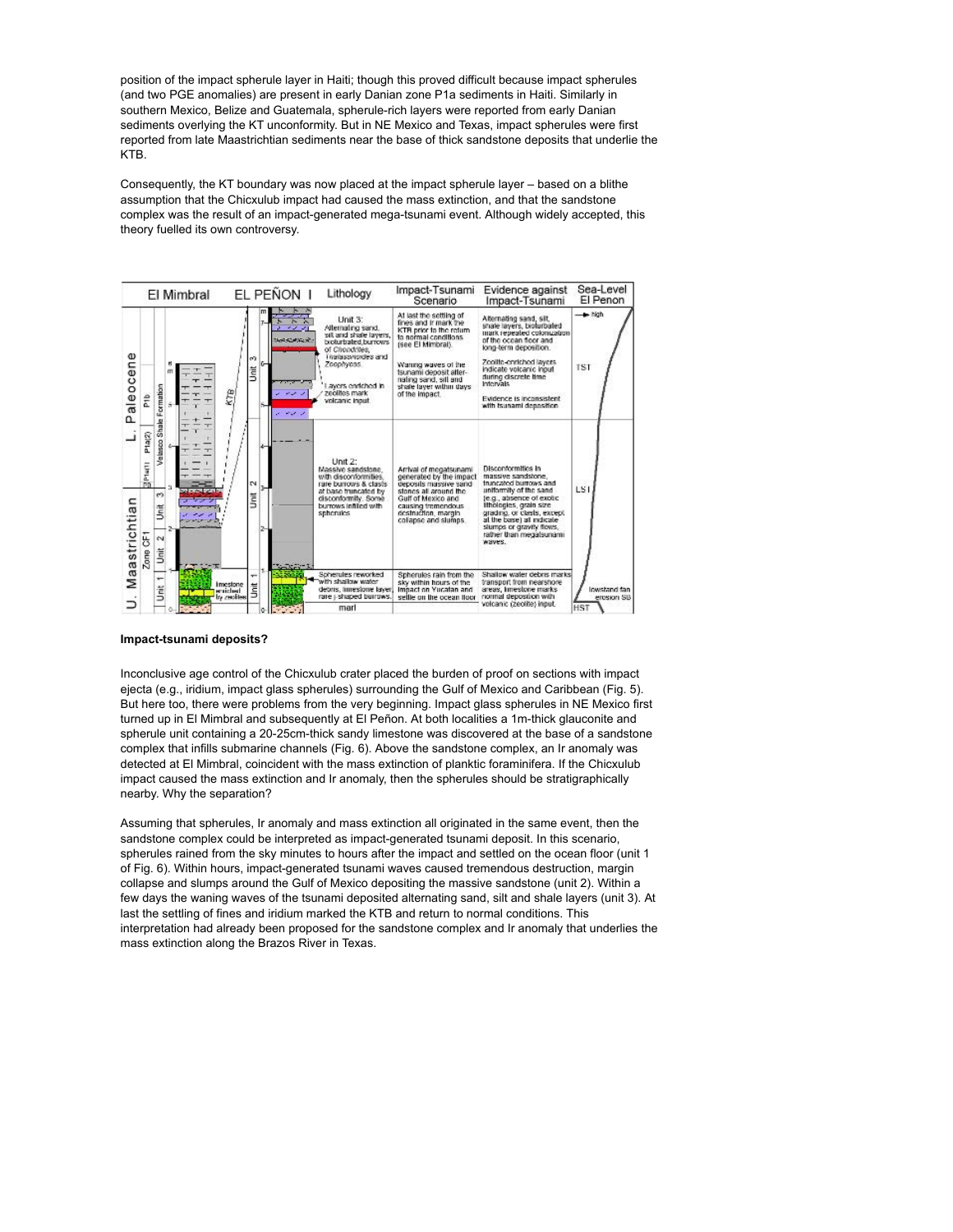

Alas, too many facts contradicted the tsunami-deposition hypothesis for the sandstone complex in NE Mexico, including multiple spherule layers, separated by a 20-25 cm thick sandy limestone (unit 1) containing j-shaped burrows infilled with spherules. Spherule deposition (unit 1) thus occurred twice, separated by a long period of limestone sedimentation. In unit 3 two ash layers and several bioturbated horizons within the alternating sand-shale layers, all indicated that deposition took place over an extended period (Fig. 6).

These spherule layers could not have rained from the impact cloud, a fact also evident from abundant reworked shallow-water debris transported from nearshore areas at El Mimbral. Instead, they indicate deposition over an extended interval, probably related to the latest Maastrichtian regression, which scoured submarine channels (Fig. 6). During subsequent low sea levels, spherule debris eroded from nearshore areas was transported seaward and deposited in the channels (unit 1). Gravity slumps led to massive unsorted sand influx (unit 2). With the rising sea level (TST) the coarse and fine layers of unit 3 mark periods of rapid sediment influx alternating with normal sedimentation and colonisation of the ocean floor (burrows in fine grained layers, Fig. 6).The iridium anomaly and KT mass extinction at El Mimbral in the clay layer above the sandstone complex mark a condensed interval followed by the continued rise in sea level. The same lithological, faunal and geochemical characteristics are observed in dozens of outcrops in NE Mexico.

# **How old is Chicxulub?**

The sedimentology and burrowing of the sandstone complex raised initial doubts about the supposed KT age of these deposits. Further doubts followed with the discovery of a 2m-thick impact spherule unit interbedded in late Maastrichtian marls. This was 4-5m below the spherule layers at the base of the sandstone complex at El Peñon, 9m below that at Loma Cerca and 2m below at Mesa Juan Perez (NE Mexico - Figs. 5, 7). These older spherule layers were not reworked from shallow waters (contained no wood, leaves or shallow-water benthic forams as are common in the spherule layers at the base of the sandstone complex). This oldest spherule layer predates the KT boundary by as much as 300,000 years (it occurs near the base of planktic foram zone CF1, which spans the last 300,000 years of the Maastrichtian).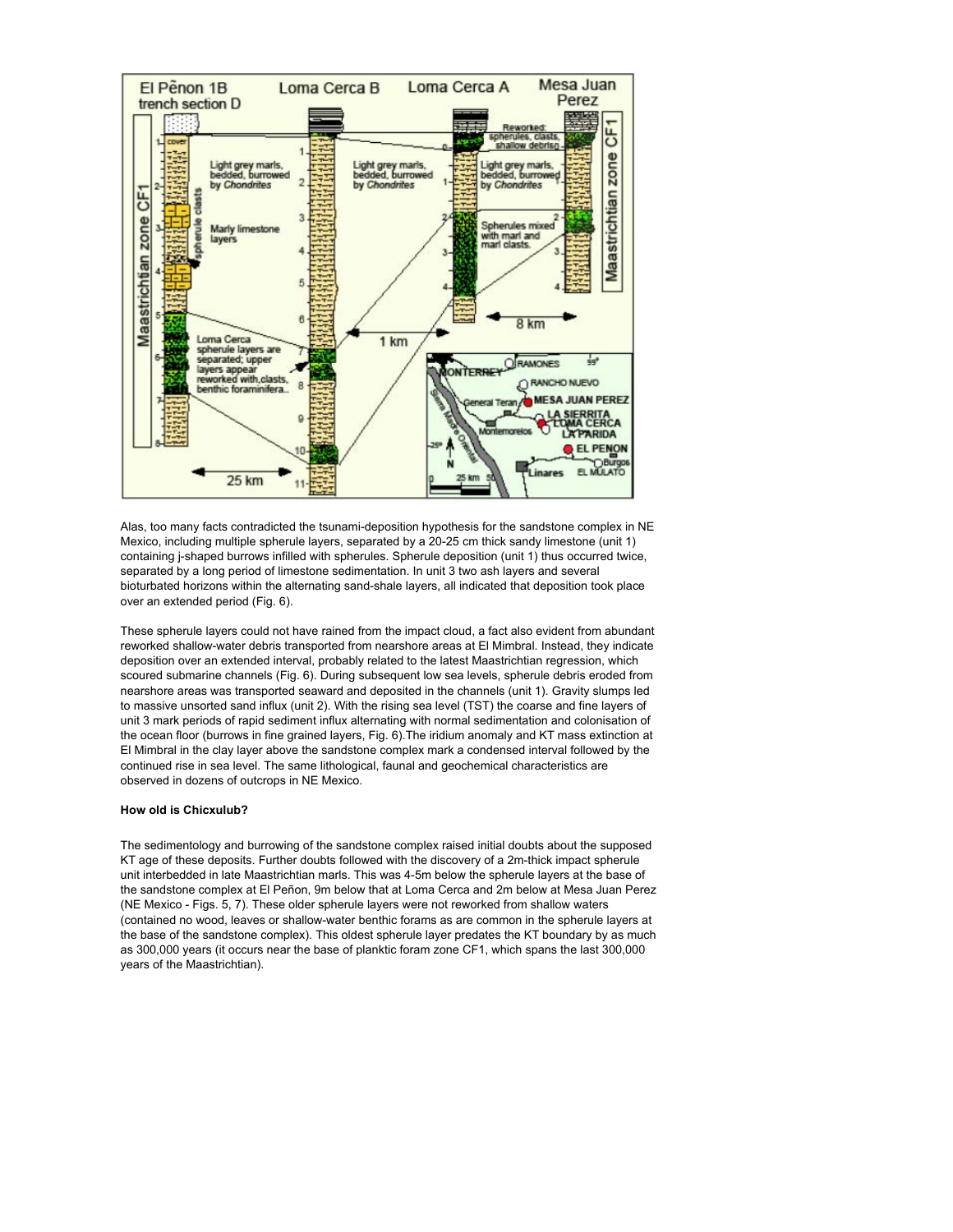

How could an impact leaving a 170km-wide crater not have caused the mass extinction, people asked. But a better question would have been: why should an impact with a 170km-wide crater have caused one of Earth's largest five mass extinctions when other, equally large impacts, (such as the Manicouagan impact (Late Trias - 150km), and the late Eocene Popigai and Chesapeake impacts (c. 100km) have left no measurable environmental effects? Quantitative analysis of planktic forams across the primary Chicxulub impact spherule layer has shown that not a single species became extinct as a result of this impact, either.

In 2001-2002, coring of Yaxcopoil-1 by DOSECC (Drilling, Observations and Sampling of the Earth's Continental Crust) was supposed to resolve the age issue once and for all. Instead, the new crater core also supported a pre-KT age. In a 50cm-thick laminated micritic and partially dolomitised limestone between the top of the impact breccia and a 1cm-thick green clay layer that marks the KTB and mass extinction (Fig. 8), crucial evidence was found.

Above this 50 cm interval the first early Danian species of zone Pla (Parvularugoglobigerina eugubina) are seen - coincident with the characteristic  $δ<sup>13</sup>C$  shift of the KTB. In the limestone below, planktic forams indicate deposition during zone CF1 (magnetochron 29R). Sedimentology and mineralogy (five thin glauconite layers, bioturbation and absence of high-energy deposition and exotic clasts) further supported the idea that normal, slow deposition occurred over an extended period.



This was incompatible with a tsunami backwash/crater infill interpretation. Moreover, the pre-KT age of the Chicxulub impact breccia

supported those early observations of Lopez Ramos and Ward, based on PEMEX cores in the Chicxulub crater area - as well as earlier observations of the pre-KT age of the Chicxulub impact based on the stratigraphically oldest impact spherule layer in NE Mexico (Figs. 4, 7). The critical drilling test that was to prove the Chicxulub impact as KT in age, and hence caused the mass extinction, had failed.



This continuing controversy led people to suggest that impact and tsunami disturbance made any age determination unreliable near the crater. And so, with this in mind, we turned our focus to the KT sequences along the Brazos River in Texas, 1300km from Chicxulub. These sections contain the best preserved marine and terrestrial microfossil records of North America, in essentially continuous KT sequences similar to the El Kef stratotype section,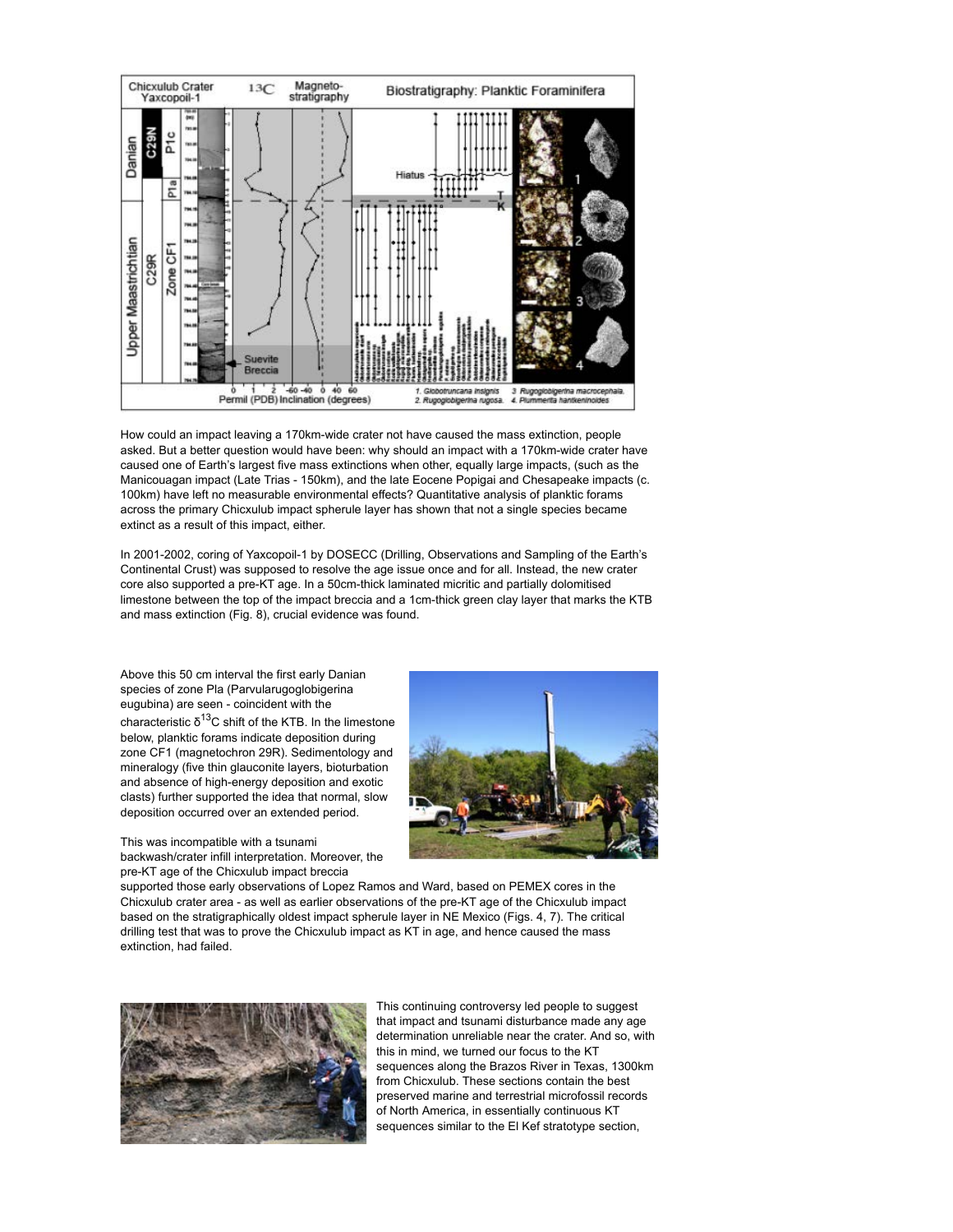

but with the added advantage of Chicxulub impact evidence.

The Brazos sections, deposited near the entrance to the shallow Western Interior Seaway, have experienced only minor tectonic disturbance in the last 65 million years. They differ from the outer shelf/upper slope sections of NE Mexico sections mainly by being shallow and having high sedimentation rates. They share critical similarities, including a sandstone complex with reworked spherules at its base. This had long been interpreted as KT impact tsunami or related deposit, and served as type section for the impact tsunami interpretation in NE Mexico. In Texas (as in NE Mexico) this interpretation, which assumed that the sandstone was created by the Chicxulub Impact, required the KTB to occur at its base. Alas, standard KT-defining paleontological and stable isotope criteria contradicted this. Nevertheless, the Brazos sections are the ideal testing ground for both the age of the Chicxulub impact and its biotic and environmental consequences.

In 2005 we set out to test the results from NE Mexico and Yaxcopoil-1 with a new drilling and outcrop study along the Brazos River, with support from the US National Science Foundation. Drilling of Brazos sections spanned from Danian through Maastrichtian, and recovered the KT interval and sandstone complex (Fig. 9). New outcrops exposing the KTB were sampled, to obtain a broad regional distribution. All sections were studied by an international scientific team.

Early Results show that the sandstone complex is separated from the KT boundary by up to 1m of claystones, deposited in a dysoxic environment. Truncated burrows in the sandstone complex and up to three upward-fining spherule layers near the base reveal deposition occurred over an extended period, inconsistent with tsunami deposition.

Between 40 and 60cm below the unconformity, at the base of the sandstone complex, the original spherule deposit was discovered in a yellow clay that consists of altered impact glass (cheto smectite), identical to the altered impact glass in the spherule layers at the base of the sandstone complex (Fig. 10). Brazos sections thus demonstrate that the sandstone and Chicxulub impact spherule layer are stratigraphically separated and below the KTB.

Criticism of these results has focused on the placement of the KT boundary. Some have argued that the Chicxulub impact defines the KTB and therefore must be placed at the impact spherule layer at the base of the sandstone complex. Impact craters seem to beget circular reasoning; the KT boundary definition must include independent criteria.

#### **Volcanism**

Before the impact hypothesis was proposed by Alvarez et al. (1980), palaeontologist Dewey McLean (1978) had advocated CO<sub>2</sub> emissions from Deccan volcanism as the most likely main cause for the

KT mass extinction. This set him on a direct collision course with the Alvarez team. Most dinosaur experts were highly sceptical of the impact theory, as they could not reconcile the gradual decline evident in the fossil record with a sudden death by impact.

This resulted in one of the most bizarre and acrimonious personal attacks on the integrity of Dewey McLean and palaeontologists in general. In an interview with the New York Times (19 January 1988) Luis Alvarez said: "I don't like to say bad things about palaeontologists, but they're really not very good scientists. They're more like stamp collectors." Of criticism by dinosaur expert Dr William A Clemens, his colleague at the University of California at Berkeley, he said it could be dismissed on grounds of general incompetence. He denied that he had interfered with the academic promotion of Dr. McLean, but added:"If the president of the college had asked me what I thought about Dewey McLean, I'd say he's a weak sister. It thought he'd been knocked out of the ball game and had just disappeared, because nobody invites him to conferences anymore."

Luis Alvarez's personal attacks extended to anyone who disagreed with the impact hypothesis (and especially those who offered Deccan volcanism as an alternative). Special invective was reserved for geologists Charles B Officer and Charles L Drake and physicist Robert Jastrow at Dartmouth College, who advocated intense volcanism and sea level changes as likely cause for the KT mass extinction. These attacks from a big-hitting Nobel Prize winner scared scientists away. Deccan volcanism became an unremarked (or invisible?) elephant in the room.

Nevertheless, the study of Deccan volcanism continued to be actively pursued by geophysicist Vincent Courtillot and collaborators at the Institut de Physique du Globe (Paris, France). From the start, Courtillot advocated Deccan volcanism not as alternative to an impact, but as contributing factor. Discussions gradually shifted towards volcanism as dominant long-term factor, with impact as the "last straw", at the KTB.